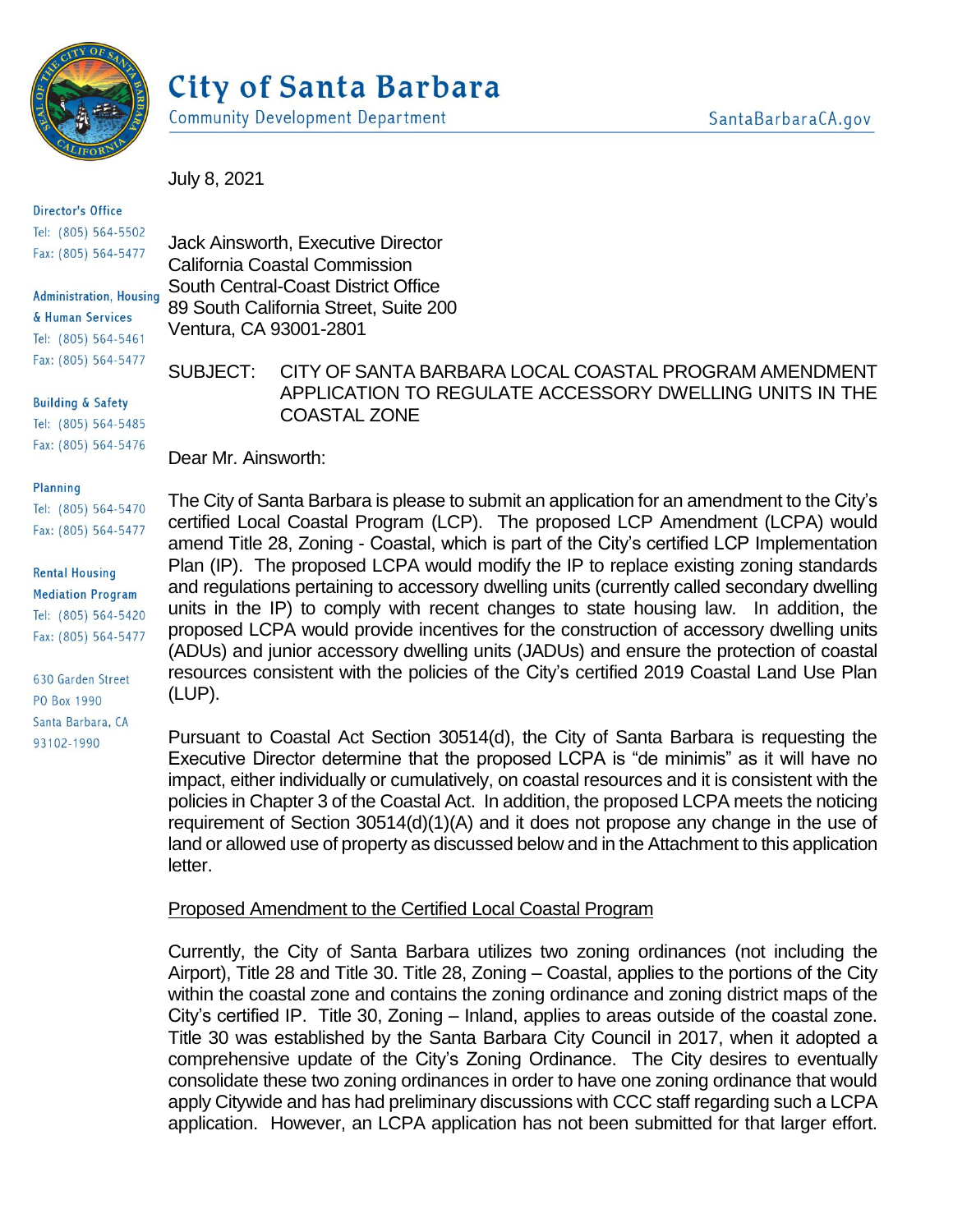July 8, 2021 Subject: CITY OF SANTA BARBARA LCPA APPLICATION TO REGULATE ADUs IN THE COASTAL ZONE Page 2 of 13

The subject proposed LCPA only includes amendments to bring portions of Title 28 into compliance with state housing law.

On November 10, 2020, the Santa Barbara City Council adopted Ordinance 5975<sup>1</sup> (Exhibit 1a of Attachment) which amended Title 28 of the Santa Barbara Municipal Code (SBMC) to add Chapter 28.86 and amend other sections within Title 28 to regulate ADUs in the coastal zone. Ordinance 5975 contains the entire text of the proposed LCPA. To aid in the review of the scope of the changes to Title 28, Exhibit 1b of the Attachment illustrates all proposed text amendments in strikeout and underline format. Exhibit 1b.i indicates the proposed text changes from current Code and Exhibit 1.b.ii indicates further changes the City Council Ordinance Committee requested as a result of the public hearing held before them.

The main provision of Ordinance 5975 is the establishment of Chapter 28.86, Accessory Dwelling Units, which replaces existing zoning standards and regulations contained in §28.94.030.Z, Conditional Use Permits - Secondary Dwelling Units, as well as other zoning standards that were made null and void by recent changes in state housing law. Specifically, Chapter 28.86, Accessory Dwelling Units, establishes the following:

- **28.86.010 Purpose**: States the purpose of the new chapter is to not only provide additional opportunities for housing but also promote compatible development and protect historic and coastal resources.
- **28.86.020 Definitions**: Defines key words and phrases used in this Chapter.
- **28.86.030 Where Permitted**: Specifies ADUs and JADUs are permitted in any zone that allows residential use, and prohibits ADUs in a location that would conflict with coastal resource protection policies of the Coastal LUP. Also prohibits Standard ADUs**<sup>2</sup>** in the Extreme Foothill and Foothill high fire hazard zones. Only a small portion of the Foothill high fire hazard area is located within the coastal zone.
- **28.86.035 Unit Configuration**: Describes the number and configuration of ADUs and JADUs allowed on a lot.
- **28.86.040 Sale, Rental, and Occupancy Terms**: Describes sale and rental terms and the owner occupancy requirement. Neither the accessory nor primary dwelling unit can be rented for less than 31 consecutive days.
- **28.86.050 Required Features**: Lists standards for required features such as kitchen and bathrooms, minimum floor area, access, sewer and water, etc.

l

<sup>1</sup> The California Department of Housing and Community Development (HCD) reviewed a draft of the zoning ordinance amendments for ADUs and provided several verbal comments to ensure consistency with state housing law, which were incorporated into Ordinance 5975. . As required by state law, the City submitted the adopted Ordinance 5975 to HCD in November 2020.

 $2$  The changes in state law established statewide mandated ADUs of certain types, numbers, and size allowed by right everywhere. The City's ADU ordinances calls these "Special ADUs". All other ADUs are called "Standard ADUs".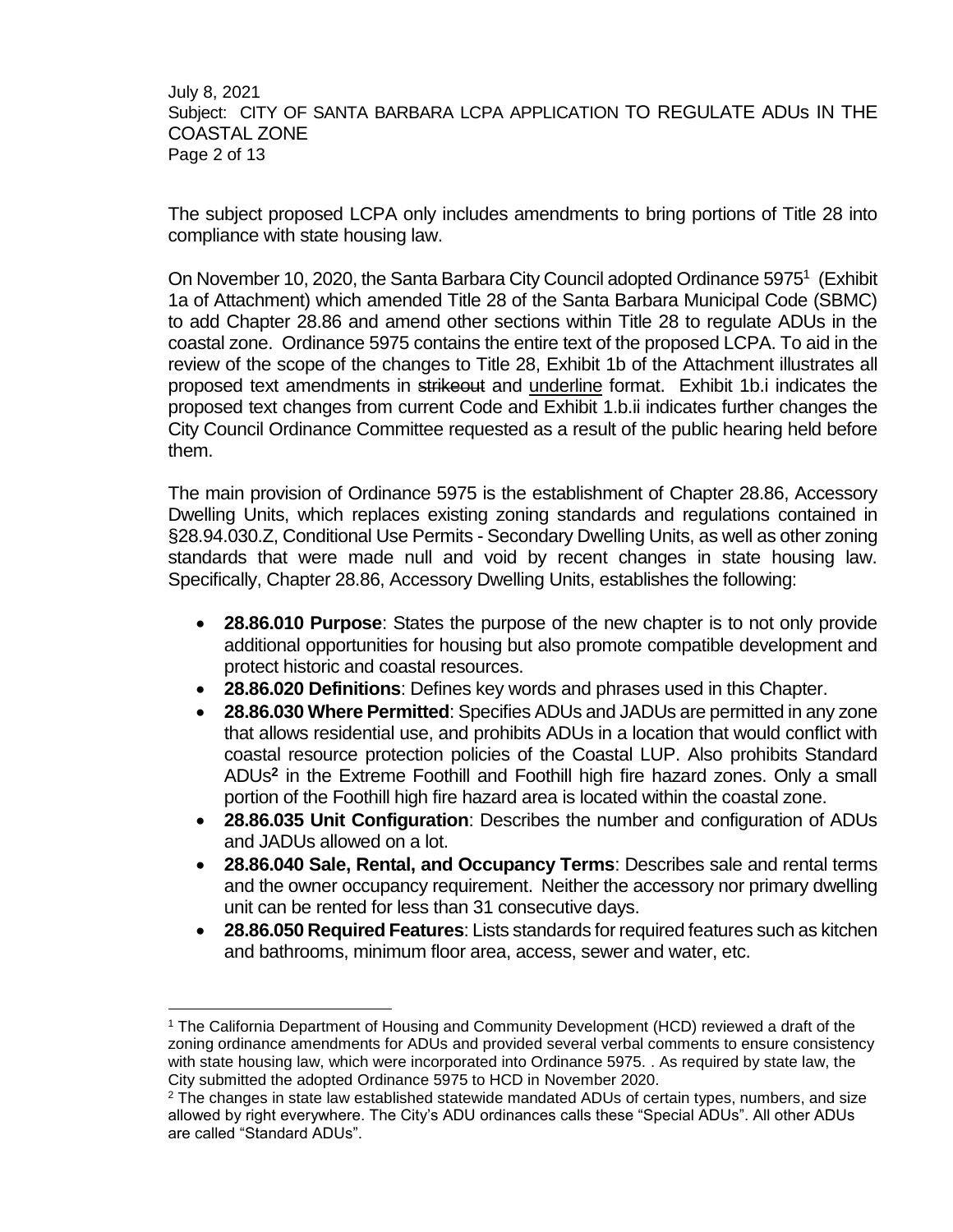July 8, 2021 Subject: CITY OF SANTA BARBARA LCPA APPLICATION TO REGULATE ADUs IN THE COASTAL ZONE Page 3 of 13

- **28.86.055 Development Standards for Standard Accessory Dwelling Units**: Describes the standards for "Standard" ADUs which are typically larger ADUs with size, height, and setbacks standards established by the City. Standard ADUs do not allow for more than one ADU per lot and are not allowed in the Foothill high fire hazard zone.
- **28.86.060 Architectural Review**: All ADUs with new construction or exterior alterations are subject to architectural design standards, which are reviewed administratively by staff. Discretionary design review can be requested by applicants who propose an ADU that does not meet the architectural design standards.
- **28.86.070 Protection for Historic Resources**: Clarifies that no ADU or JADU is permitted if it would cause a substantial adverse change in the significance of a historical resource.
- **28.86.080 Parking Standards**: States the parking requirements for the primary residential unit if existing covered parking is demolished or converted to an ADU, clarifies that a JADU does not require parking because they are not anticipated to increase parking demand, and clarifies that no parking is required for ADUs located outside of key public access parking areas or that incorporate specific measures to reduce parking demand.
- **28.86.085 Fire Hazard Area Standards**: Describes special standards for any ADU located in a high hazard area including that the project site must meet defensible space requirements and the policies of the Coastal LUP.
- **28.86.090 Development Standards for Special Accessory Dwelling Units**: Describes the standards for "Special ADUs" which are governed by state law in regards to type, size, height, and setback standards. Pursuant to state law, these ADUs are allowed in any high fire hazard area and more than one ADU may be permitted per lot.
- **28.86.100 Permits and Processing**: Describes the type of City coastal review approval or City permit required, clarifies that unrelated permits cannot be combined, and describes the City's posted on-site sign and recorded agreement requirements.

In addition, the proposed LCPA includes amendments to other Chapters and Sections of Title 28 to clarify standards and procedures related to ADUs and JADUs and to repeal Sections of Title 28 that were deemed null and void by recent changes to state housing law and/or superseded by Chapter 28.86.

- **Chapter 28.04 Definitions, Section 28.04.020 Terms Defined** was amended as follows:
	- o Amend the definition of "Multiple Residential Unit" to include one or more ADUs.
	- o Delete "Secondary Dwelling Unit" from the definitions.
	- o Amend the definition of "Single Residential Unit" to clarify it includes one primary unit and up to one ADU or one JADU on a single lot and to delete reference to the number of households occupying the unit.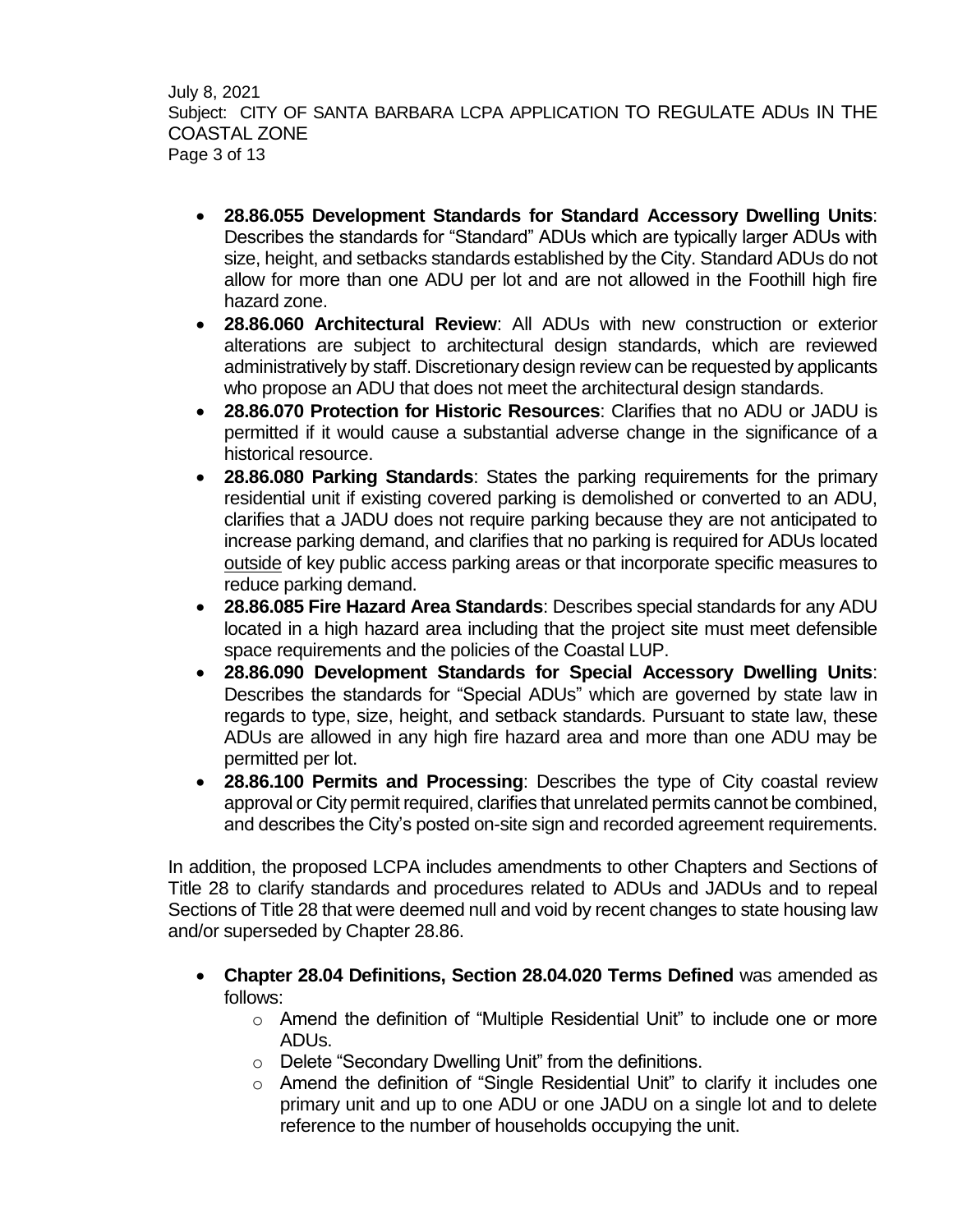July 8, 2021 Subject: CITY OF SANTA BARBARA LCPA APPLICATION TO REGULATE ADUs IN THE COASTAL ZONE Page 4 of 13

- **Chapter 28.15 A-1, A-2, E-1, E-2, E-3 and R-1 One-Family Residence Zone, Section 28.15.030 Uses Permitted** was amended to add an ADU or JADU to the list of permitted accessory buildings.
- **Chapter 28.15 A-1, A-2, E-1, E-2, E-3 and R-1 One-Family Residence Zone, Section 28.15.083 Maximum Net Floor Area (Floor to Lot Area Ratio)** was amended to clarify that ADUs or JADUs are included in the net floor area calculation.
- **Chapter 28.18 R-2 Two-Family Residence Zone, Section 28.18.060 Setback, Open Yard, and Private Outdoor Living Space Requirements** was amended to delete the alternative open yard and private outdoor living space requirement for lots developed with an ADU to be consistent with Chapter 28.86 which does not require open yard for ADUs.
- **Chapter 28.18 R-2 Two-Family Residence Zone, Section 28.18.070 Distance Between Buildings on the Same Lot** was amended to delete the unit separation requirement for ADUs because the building separation requirement for ADUs is in Chapter 28.86. The minimum separation between the primary unit and a detached ADU is five feet.
- **Chapter 28.18 R-2 Two-Family Residence Zone, Section 28.18.075 Lot Area and Frontage Requirements** was amended to delete the entirety of Subsection E. which addressed standards for ADUs on R-2 lots and is superseded by Chapter 28.86.
- **Chapter 28.44 Coastal Overlay Zone – S-D-3 Zone Designation** was amended, as suggested by Coastal Commission staff, to clarify that the Single Family Residence Exemption (Subsection D.) includes an attached ADU or JADU. Consistent with the Coastal Commission's New ADUs Laws Guidance memorandums, attached ADUs and ADUs located in an existing accessory structure or in an existing or proposed primary residence are exempt from a Coastal Development Permit. A JADU created from an existing bedroom and is entirely within an existing residence with no change in the building envelope is not considered development.
- **Chapter 28.44 Coastal Overlay Zone – S-D-3 Zone Designation, Section 28.44.110 Authority to Review, Subsection C**. was amended to change the title to Accessory Dwelling Unit and to clarify that if the proposed development only involves the addition of a detached ADU to an existing residence, or any proposed ADU on a lot with an existing two-unit dwelling, multiple residential units, or mixeduse, then the application is reviewed by the Staff Hearing Officer without a public hearing.
- **Chapter 28.44 Coastal Overlay Zone – S-D-3 Zone Designation, Section 28.44.120 Public Hearing** was amended to clarify ADUs are exempt from the public hearing requirement.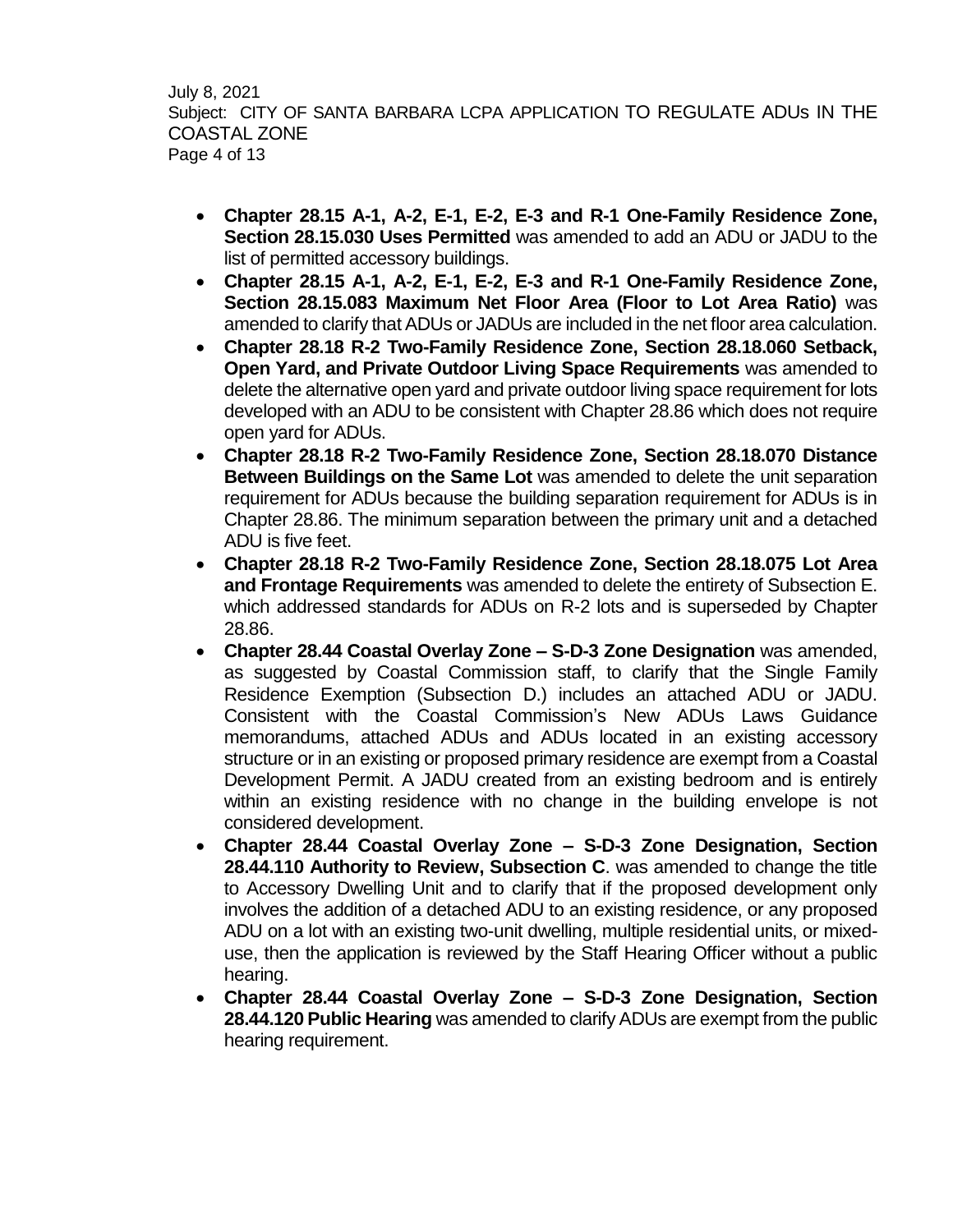July 8, 2021 Subject: CITY OF SANTA BARBARA LCPA APPLICATION TO REGULATE ADUs IN THE COASTAL ZONE Page 5 of 13

 **Chapter 28.94 Conditional Use Permits, Section 28.94.030 Uses Permitted in Specific Zones** was amended to delete Subsection Z<sup>3</sup> which addressed Secondary Dwelling Units and has been superseded by multiple amendments to state law and proposed Chapter 28.86.

## Contents of Local Coastal Program Amendment Submittal

The contents of this application submittal have been prepared in accordance with California Code of Regulations (CCR) Article 15, Sections 13551 and 13552 and Public Resources Code (PRC) Division 20, Chapter 6, Article 2. The following discussion is intended to assist Coastal Commission Staff in their review and assessment of the City's proposed LCPA application and finding of a de minimis amendment.

# **1. Local Government Resolution – CCR §13551**

 $\overline{\phantom{a}}$ 

On February 23, 2021, the Santa Barbara City Council adopted Resolution No. 21-010, approving the proposed LCPA and directing the Community Development Director prepare the LCPA application for submission to the California Coastal Commission (CCC) for review and certification (Exhibit 2 of the Attachment). As specified in Resolution No. 21-010, the LCPA will take effect automatically upon CCC certification unless the Coastal Commission recommends suggested modifications to the proposed LCPA. If the CCC certifies the proposed LCPA with suggested modifications, City Council approval of the modified LCPA shall require a separate action by the City Council following CCC certification. In that event, the LCPA would become effective on the date the CCC concurs, at a public hearing, that the City Council properly accepted the LCPA with suggested modifications.

# **2. Public Outreach, Public Notice, and Participation - CCR §13552a and PRC §30514(d)(1)(A)**

Public hearings were held before the Planning Commission, City Council Ordinance Committee, and City Council on the amendments to Title 28. At least 10 calendar days prior to those public hearings, a public hearing notice was posted on the City's website, included in the City's Land Development Team Bulletin, and sent via mail and email to interested parties and government agencies. In addition, a display ad was published in the Montecito Journal and/or Santa Barbara News-Press, both of which are local newspapers of general circulation, ten days prior to the public hearings on the proposed amendments and before City Council's adoption of the Resolution authorizing the submittal of the proposed LCPA to the CCC.

<sup>&</sup>lt;sup>3</sup> Section 28.94.030.Z was established by Ordinance 4225 (Exhibit 1c of the Attachment) adopted by the Santa Barbara City Council on September 27, 1983 and was in the 1985 Zoning Ordinance submitted as part of the application for the certification of the IP in 1986.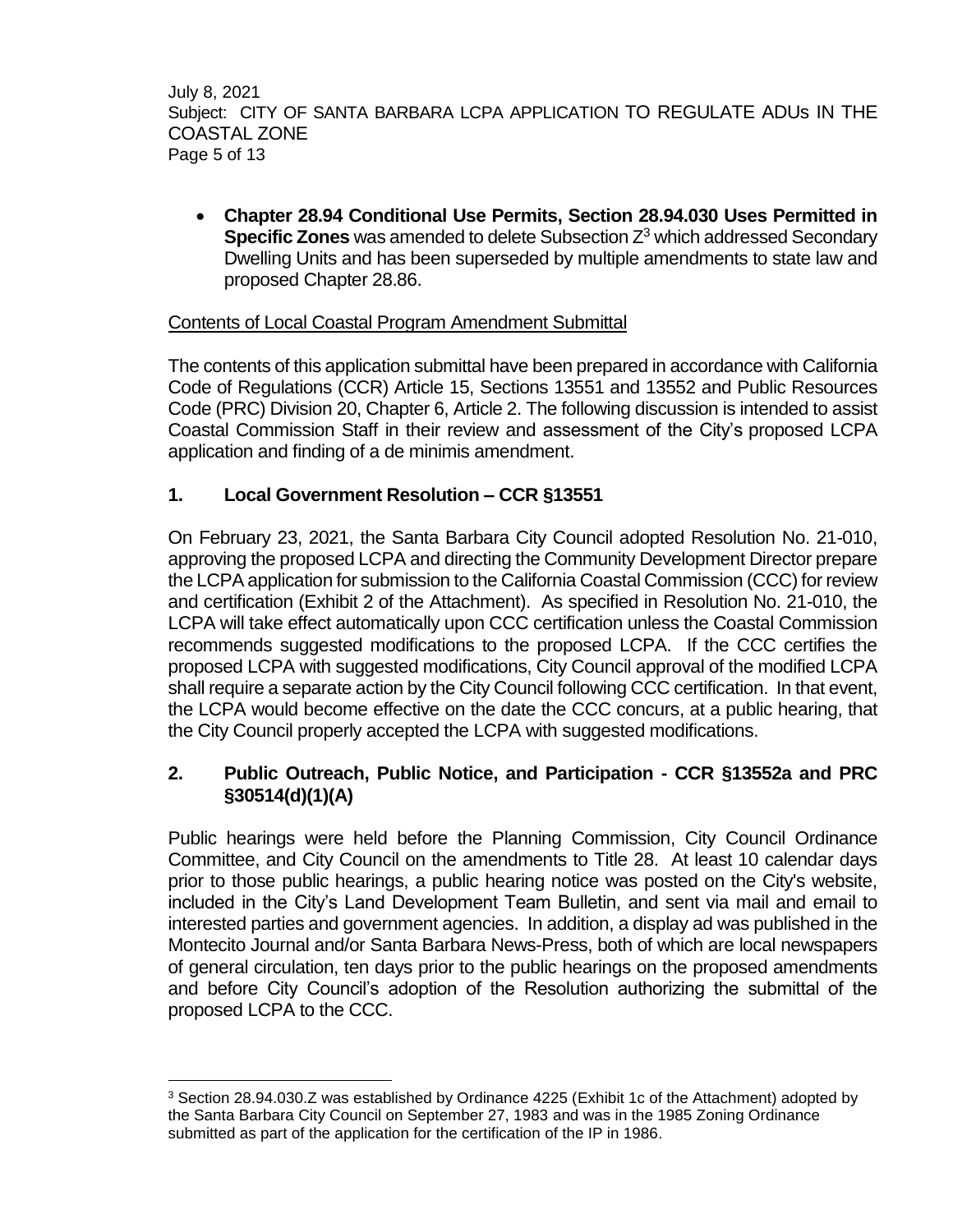July 8, 2021 Subject: CITY OF SANTA BARBARA LCPA APPLICATION TO REGULATE ADUs IN THE COASTAL ZONE Page 6 of 13

Pursuant to CCR Title 14, Article 5, §13515 and PRC Division 20, Chapter 6, Article 2, §30514(d)(1)(A), on September 3, 2020, written public notice was given of the upcoming City Council hearings and six week availability of review drafts of the Title 28 amendment prior to final action by City Council. The draft Title 28 amendment text was made available for public review and downloaded on the City's website in advance of all public hearings before the Planning Commission and City Council. Given the California Governor's Stay Home Order in place at that time and the closure of local libraries, local government offices, and the local Commission offices, physical copies of the text of the proposed LCPA could not be made available for public review. However if requested, physical copies of the proposed LCPA would be mailed to the requestor at no cost.

Subsequent to the adoption of the amendments by the City Council, a virtual public workshop (webinar) was held on January 13, 2021, to describe the amendments and answer questions from the public on the new ADU and JADU provisions. Although the focus of the public workshop was the amendments to Title 30, the standards for ADUs and JADUs in Title 28 are consistent with Title 30 with the exception being the additional requirements for the protection of coastal resources. Over 275 residents registered for the webinar and many applicants and property owners present at the virtual public workshop will be processing applications for ADUs and JADUs within the coastal zone.

Copies of all public notices and public comment letters received for the public hearings are included in the Exhibits of the Attachment by meeting date. The public notice mailing lists are included in Exhibit 3 of the Attachment.

## **3. LCP Amendment Supporting Materials - 13552(b)**

As required by CCR §13552(b), the following provides a description of all public hearings and relevant reports and supplementary data leading up to the LCPA Submittal. These documents can be found in the Attachment to this letter.

On **August 6, 2020**, the Planning Commission held a noticed public hearing to consider a recommendation to the City Council on the proposed amendments to the Zoning Ordinance for ADUs. At the conclusion of the public hearing, the Planning Commission continued the discussion to allow staff to respond to written input from CCC staff, verbal and written input from State Housing and Community Development staff, public comments, and to correct an omission.

Exhibit 4. Planning Commission Meeting – August 6, 2020

- 4a. Planning Commission Staff Report
- 4b. PowerPoint Slide Presentation
- 4c. Planning Commission Minutes
- 4d. Display Ad Published in Montecito Journal, July 23-30, 2020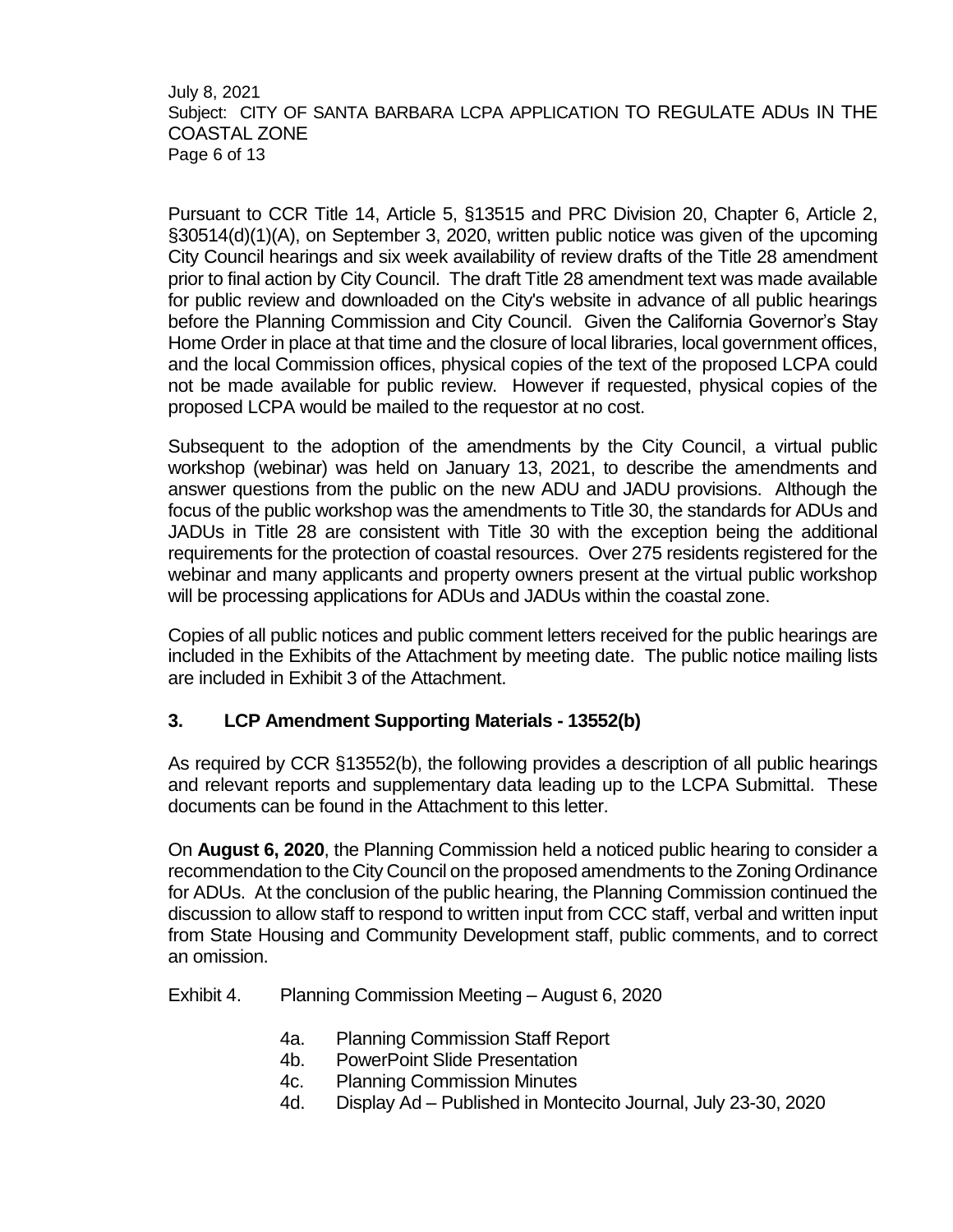July 8, 2021 Subject: CITY OF SANTA BARBARA LCPA APPLICATION TO REGULATE ADUs IN THE COASTAL ZONE Page 7 of 13

- 4e. Emailed Public Notice Land Development Team (LDT) and ADU **Bulletins**
- 4f. Public Comment Letters Received

On **September 3, 2020**, the Planning Commission held a noticed public hearing to consider a recommendation to the City Council on proposed amendments to the Zoning Ordinance for ADUs. At the conclusion of the public hearing, the Planning Commission voted 7/0 to recommend that City Council adopt amendments to the Zoning Ordinance for ADUs.

- Exhibit 5. Planning Commission Meeting September 3, 2020
	- 5a. Planning Commission Staff Memorandum
	- 5b. PowerPoint Slide Presentation
	- 5c. Planning Commission Minutes
	- 5d. Display Ad Published in Montecito Journal, Aug. 20-27, 2020
	- 5e. Mailed Public Notice
	- 5f. Emailed Public Notice LDT and ADU Bulletins
	- 5g. Public Comment Letters Received

On **September 29, 2020**, the City Council Ordinance Committee held a noticed public hearing to review and consider recommending that City Council adopt amendments to the Zoning Ordinance for ADUs, and voted to move staff's recommendations for adoption to City Council.

- Exhibit 6. City Council Ordinance Committee Meeting September 29, 2020
	- 6a. Council Agenda Report
	- 6b. Council Ordinance Committee Minutes
	- 6c. PowerPoint Slide Presentation
	- 6d. Display Ad Published in Montecito Journal, Sept. 10-17, 2020
	- 6e. Mailed Public Notice Announced the upcoming Ordinance Committee and the City Council public hearings
	- 6f. Emailed Public Notice LDT and ADU Bulletins

On **October 27, 2020**, the City Council held a noticed public hearing to introduce and subsequently adopt an Ordinance of the Council of the City of Santa Barbara amending Title 28 of the Santa Barbara Municipal Code.

- Exhibit 7. City Council Meeting (first reading) October 27, 2020
	- 7a. Council Agenda Report
	- 7b. City Council Minute Order
	- 7c. PowerPoint Slide Presentation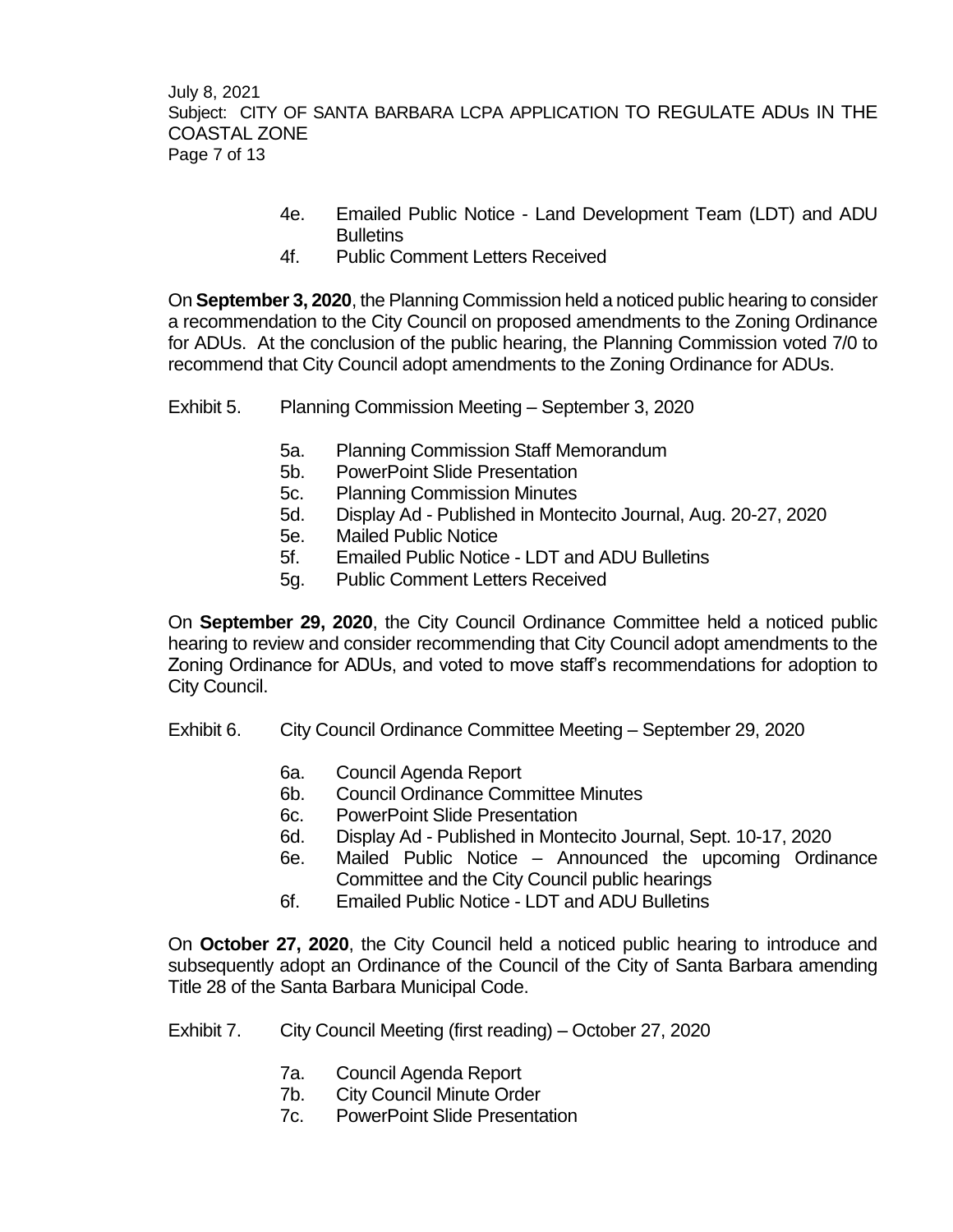July 8, 2021 Subject: CITY OF SANTA BARBARA LCPA APPLICATION TO REGULATE ADUs IN THE COASTAL ZONE Page 8 of 13

- 7d. Display Ad Published in Montecito Journal, Oct. 8-15, 2020
- 7e. Emailed Public Notice LDT and ADU Bulletins
- 7f. Public Comment Letters Received

On **November 10, 2020**, the City Council held a noticed public hearing to adopt an Ordinance of the Council of the City of Santa Barbara amending Title 28 of the Santa Barbara Municipal Code.

- Exhibit 8. City Council Meeting (second reading) November 10, 2020
	- 8a. Ordinance for Council Adoption
	- 8b. City Council Minute Order
	- 8c. Display Ad Published in Santa Barbara News Press, Oct. 27, 2020

On **February 23, 2021**, the City Council held a noticed public hearing on the adoption of a Resolution of the Council of the City of Santa Barbara approving a Local Coastal Program Amendment to amend Title 28 of the Santa Barbara Municipal Code to regulate accessory dwelling units in the coastal zone.

- Exhibit 9. City Council Meeting February 23, 2021
	- 9a. Council Agenda Report
	- 9b. City Council Minute Order
	- 9c. Display Ad Published in Santa Barbara News Press, Feb. 9, 2021
	- 9d. Emailed Public Notice LCP and ADU Bulletins

## **4. Amendment's Relationship to the City's Certified LCP (13552c) and Protection of Coastal Resources/Consistency with Chapter 3 Policies - CCR §30514(d)(1)**

Exhibit 10 of the Attachment contains all the relevant policies of the City's Coastal LUP and discussion of the proposed LCPA consistency with them. The following provides a summary of the proposed LCPAs consistency with the City's Coastal LUP. All SBMC sections referenced below pertain to the SBMC section contained in the proposed LCPA (i.e. Ordinance 5975), not to existing certified SBMC sections.

#### *Land Use & Development Policies*

The stated purpose of SBMC Chapter 28.86 is to not only expand the opportunities to create additional housing within the City, but to also preserve the City's coastal resources consistent with the California Coastal Act. The proposed LCPA does not change the location, type, density, or intensity of land uses envisioned in the Coastal LUP which is consistent with Coastal LUP Land Use and Development Policies 2.1-6 and -17.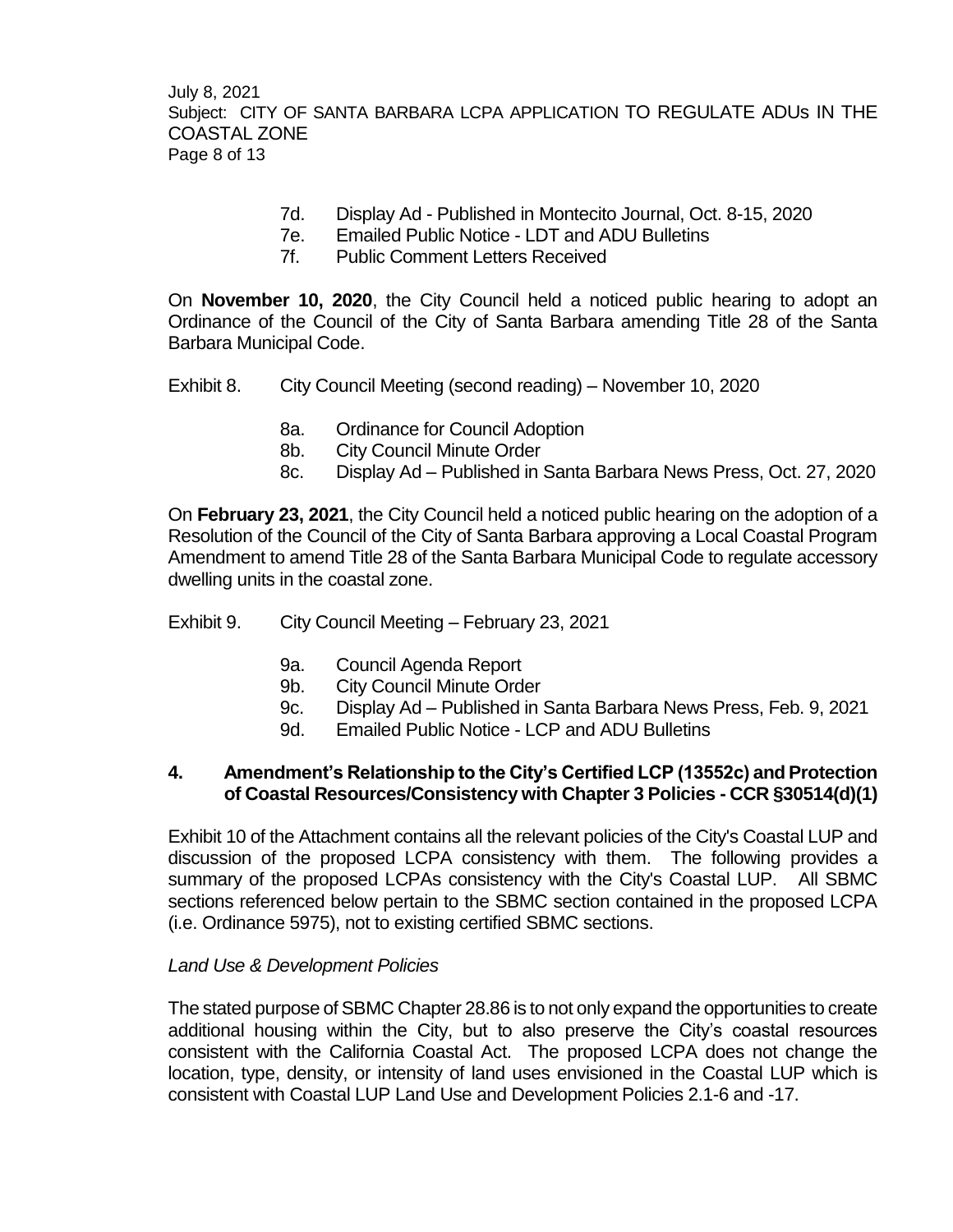#### July 8, 2021 Subject: CITY OF SANTA BARBARA LCPA APPLICATION TO REGULATE ADUs IN THE COASTAL ZONE Page 9 of 13

The proposed LCPA allows additions, alterations, and conversions of existing nonconforming buildings to provide for ADUs as long as the addition conforms to current setbacks and policies of the Coastal LUP. In addition, the proposed LCPA allows for the demolition of an existing nonconforming structure and reconstruction as an ADU in the same location with the same footprint, if it is in a location that does not conflict with the coastal resource protection policies of the Coastal LUP (§28.86.055.F.2, §28.86.055.F.3, §28.86.055.F.4, and §28.86.030 C. 1). Both of these provisions are consistent with Coastal LUP Land Use and Development Policy 2.1-19 addressing nonconforming development.

If an applicant desires to request relief from a zoning standard to protect coastal resources, the proposed LCPA would not change an applicant's ability to request relief through the City's existing Modification process, consistent with Coastal LUP Land Use and Development Policy 2.1-28. If a Modification were requested, in addition to the standard Modification findings, the application would be reviewed for consistency with Coastal LUP policies.

#### *Public Access*

The proposed LCPA does not change the allowed location, type, density, or intensity of land use and will not interfere with the public's right of access to the coast consistent with Coastal LUP Public Access Policy 3.1-21.

Recent changes in state ADU law clarified that ADUs created through the conversion of a garage or similar covered parking structure are not required to include replacement offstreet parking spaces; however, this provision is inconsistent with the Coastal LUP Public Access Policy 3.1-29, which requires sufficient off-street parking for any new development and substantial redevelopment to avoid significant adverse impacts to public access to the shoreline and coastal recreation areas. To ensure consistency with the City's Coastal LUP, SBMC §28.86.080 requires that if existing covered parking is converted to an ADU/JADU or demolished in order to create an ADU in the coastal zone, parking space(s) for the primary residential unit must be replaced onsite.

With a few exceptions, the proposed LCPA does not require parking to be provided for a new ADU because most ADUs are unlikely to increase parking demand to the extent that public access to the shoreline and coastal recreation areas would be impacted. SBMC §28.86.080 C. lists the criteria for an exemption for requiring parking for the ADU. One of the exemptions is that the ADU is not located in a key public access parking area. If the ADU were located within an area identified as a key public access parking area, then parking for the ADU would be required to be provided onsite, consistent with Coastal LUP Public Access Policy 3.1-30, which requires preservation of existing parking in key public access areas.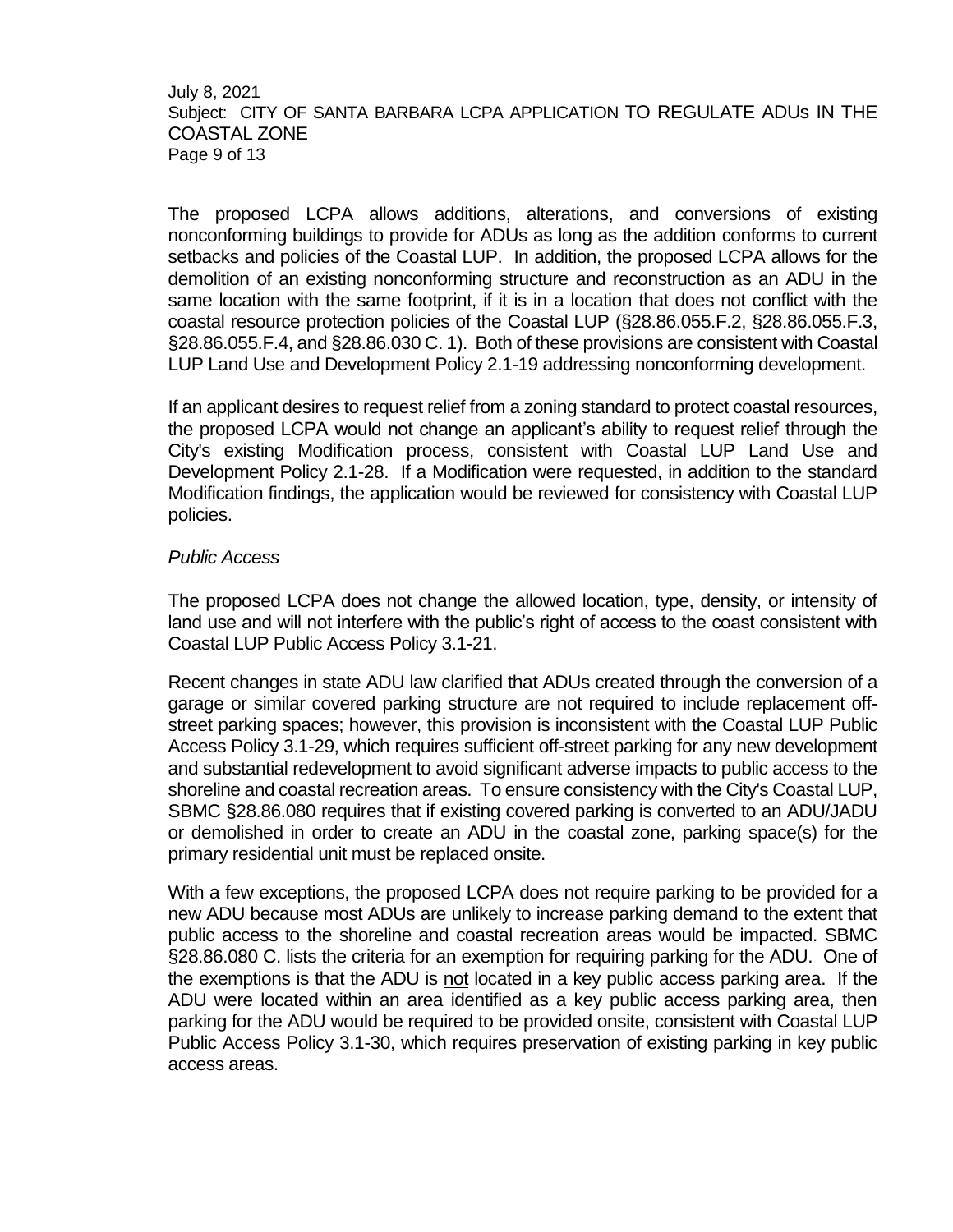July 8, 2021 Subject: CITY OF SANTA BARBARA LCPA APPLICATION TO REGULATE ADUs IN THE COASTAL ZONE Page 10 of 13

#### *Visitor-Serving & Recreational Facilities*

The increase in residential units associated with the provision for ADUs and JADUs would not significantly increase demand for existing parks or otherwise affect existing parks or other recreational facilities consistent with Coastal LUP Visitor-Serving & Recreational Facilities Policies 3.2-9 and -10.

#### *Biological Resources*

SBMC §28.86.030 prohibits an ADU in a location that would conflict with the coastal resource protection policies of the Coastal LUP. This is consistent with Coastal LUP Biological Resources Policies 4.1-4, 4.1-15, 4.1-18, and 4.1-20 addressing development within Environmentally Sensitive Habitat Areas (ESHAs), wetlands, creeks, and their habitat buffers and native tree protection.

#### *Fire Hazard Area*

SBMC §28.86.085 requires ADUs located within any fire hazard area to meet defensible space requirements consistent with Coastal LUP Biological Resources Policy 4.1-21, which includes standards for vegetation management in high fire hazard areas that balance fire risk reduction benefits with protection of ESHAs, wetlands, and creeks.

#### *Water Quality*

Currently, development and redevelopment projects within the City of Santa Barbara are required to comply with the City's Storm Water Management Program to control storm water runoff and the City's Erosion/Sedimentation Control Program for erosion prevention, sediment control and storm water quality management during construction and long-term post-construction site stabilization. The proposed LCPA would not alter that requirement and is consistent with Coastal LUP Water Quality Policies 4.2-21, 4.2-22, and 4.2-23.

#### *Scenic Resources & Visual Quality*

State law allows for the provision of ministerial design review. The City's Coastal LUP recognizes the importance of visual quality, compatible development, minimizing grading, and landscaping. Therefore, SBMC §28.86.060 contains administrative architectural design criteria applicable to all new ADUs (i.e. new construction) or ADUs that involve exterior alterations to existing structures. If an applicant proposes an ADU that does not meet the administrative architectural design criteria, they could either revise the project to conform to the ministerial design criteria or request approval of the ADU by the appropriate design review body. The administrative architectural design criteria was developed with input from the City's Historic Landmarks Commission and Single Family Design Review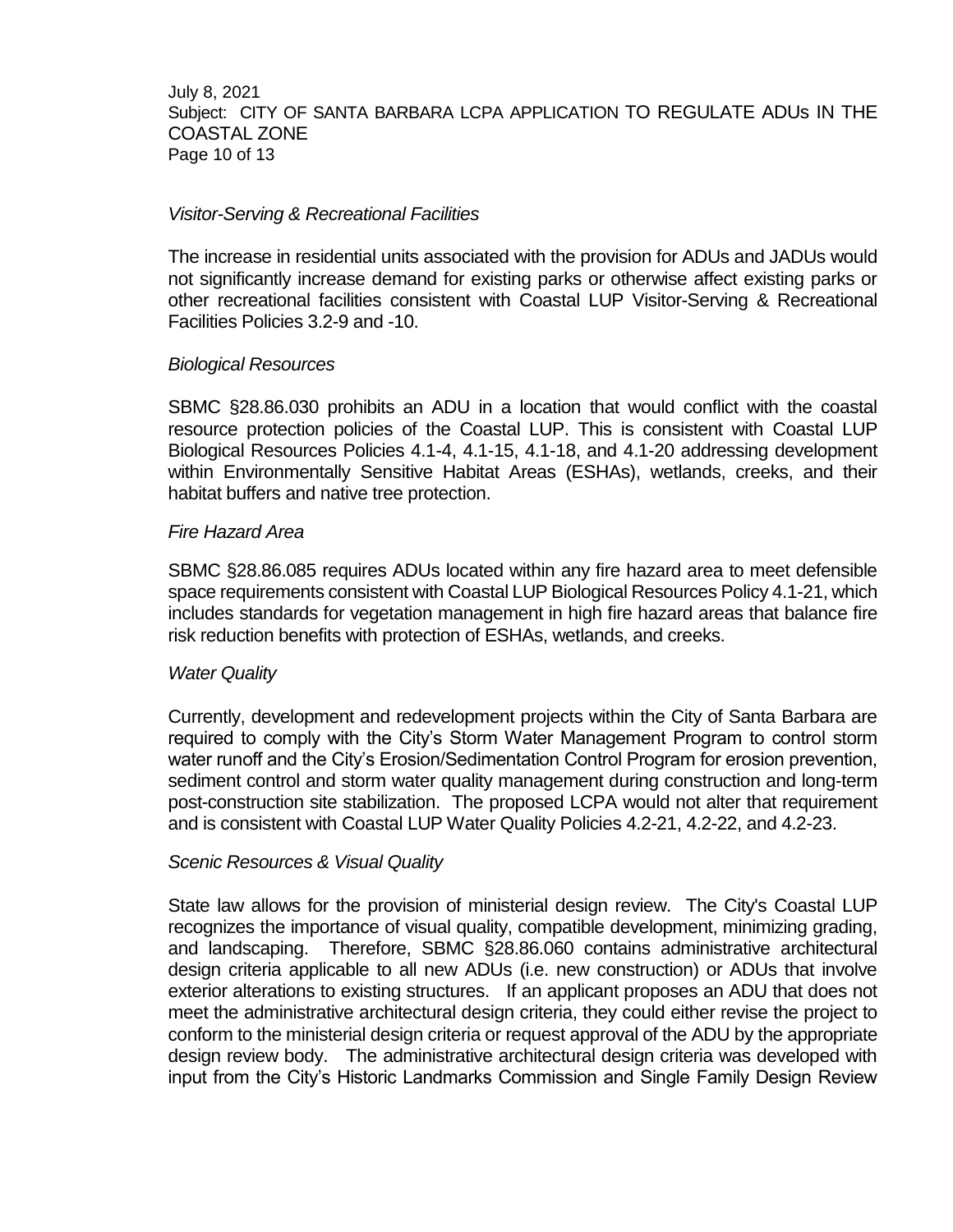July 8, 2021 Subject: CITY OF SANTA BARBARA LCPA APPLICATION TO REGULATE ADUs IN THE COASTAL ZONE Page 11 of 13

Board and is consistent with Coastal LUP Scenic Resources and Visual Quality Policies 4.3-3, 4.3-7, 4.3-9, and 4.3-10.

## *Cultural Resources*

SBMC §28.86.030 prohibits an ADU in a location that would conflict with the coastal resource protection policies of the Coastal LUP. All ADU applications will be screened to determine if the project site is located within an archeological sensitivity zone, and if so, the proper study would be required to be prepared and all mitigation measures would be required to be implemented with the project. This is consistent with Coastal LUP Cultural Resources Policy 4.4-4, 4.4-7, and 4.4-10 addressing development in areas with potential archaeological resources.

## *Coastal Hazards*

SBMC §28.86.030 prohibits an ADU in a location that would conflict with coastal resource protection policies of the Coastal LUP. In addition, all development and redevelopment projects must comply with the Uniform Building Codes related to geologic and seismic hazards, the City's Floodplain Management Program (SBMC §22.24), and the Fire Code. This is consistent with Coastal LUP Coastal Hazards Policies 5.1-19 – 5.1-24 for development in areas of geologic and seismic hazards; Policies 5.1-25 and 5.1-26 for development in areas of fire hazard; Policy 5.1-27 for development in areas with flood hazards; and Policies 5.1-29 – 5.1-36 for development within the Interim Shoreline Hazards Screening Areas Map.

#### *Public Services*

The SBMC currently requires all new plumbing fixtures to be low water use fixtures. In addition, SBMC Chapter 14.23, Landscape Design Standards and Recycled Water Use, requires new discretionary development comply with the City's Landscape Design Standards for Water Conservation. The proposed LCPA would not change this requirement and is consistent with Coastal LUP Public Services and Facilities Policy 6.1- 10.

## **5. Coastal Act Consistency - CCR §13552(d)**

As required by CCR §13552(d), an analysis of how the City's application is consistent with Chapter 3 of the Coastal Act is provided above under #4 and in Exhibit 10 of the Attachment. Further, the City's amendment application has been prepared in conformance with Chapter 6 of the Coastal Act.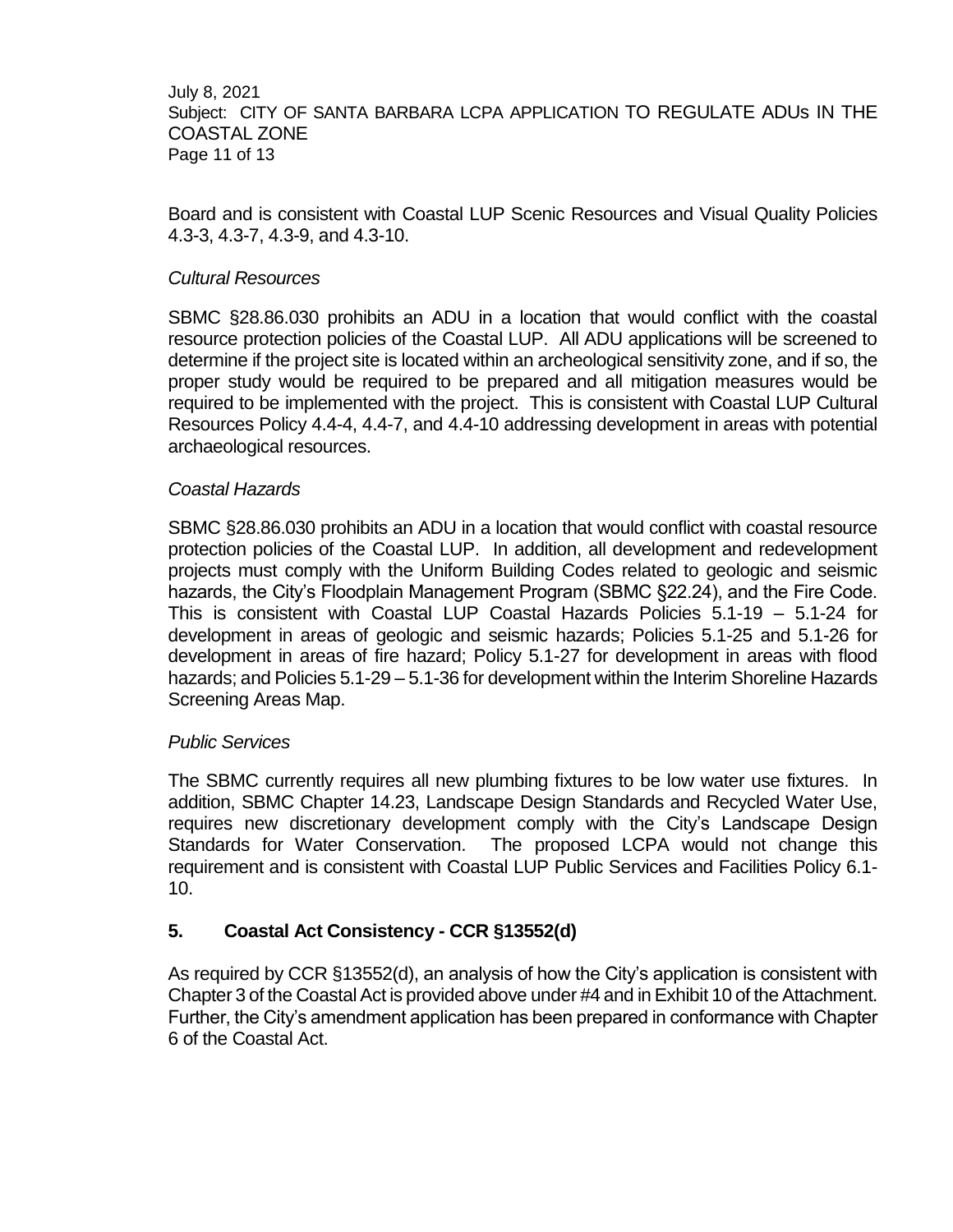July 8, 2021 Subject: CITY OF SANTA BARBARA LCPA APPLICATION TO REGULATE ADUs IN THE COASTAL ZONE Page 12 of 13

# **6. California Environmental Quality Act Review – CCR §13552(e)**

The City's Environmental Analyst conducted environmental review and made a determination that the proposed LCPA and City Council action to adopt the proposed LCPA and forward it to the CCC for certification are exempt from the CEQA pursuant to Public Resources Code §21080.9, §21080.17 and State California Environmental Quality Act Guidelines §15265. See Exhibit 11 of the Attachment for the Notice of Exemption.

# **7. Zoning Ordinance Amendment /Implementation Plan - CCR §13552(f)**

This proposed LCPA is an amendment to the certified Implementation Plan component of the City's Local Coastal Program. No changes are proposed to the certified 2019 Coastal LUP.

## **Conclusion**

The stated purpose of Chapter 28.86 is to expand opportunities to create additional housing, allow ADUs or JADUs consistent with state housing law and the California Coastal Act, promote compatible development, protect historic resources and historic districts, and preserve the City's coastal resources. In addition, Section 28.86.030 prohibits ADUs in a location that would conflict with the coastal resources protection policies of the City's Coastal LUP.

The proposed LCPA does not change the existing review process for detached ADUs in the Appeal Jurisdiction of the coastal zone. Detached ADUs in the Appeal Jurisdiction, whether new construction, conversion of an existing detached accessory structure, or demolition and reconstruction of an existing structure, would continue to require a Coastal Development Permit (CDP) without a public hearing. New ADUs on a vacant parcel in the Non-Appeal Jurisdiction could continue to qualify for an Exclusion from the CDP requirement if they meet the provisions of SBMC §28.44.070.C, Single Family Residence Exclusions.

The proposed LCPA also does not change the review process for attached ADUs and JADUs. Per the existing wording of SBMC §28.44.070.D, improvements to existing single family residences could qualify for an Exemption from the requirement of a CDP if the improvement does not involve a risk of adverse environmental effect as provided in CCR §13250. The proposed LCPA strengthens the protection of coastal resources by specifying that an ADU could qualify for an Exemption from the CDP requirement if it meets the requirements of SBMC Chapter 28.86 which contains development standards to ensure protection of coastal resources consistent with the City's certified 2019 Coastal LUP.

The proposed LCPA will have no impact, either individually or cumulatively, on coastal resources and it is consistent with the policies in Chapter 3 of the Coastal Act. The proposed LCPA implements recent changes to state housing law pertaining to ADUs and